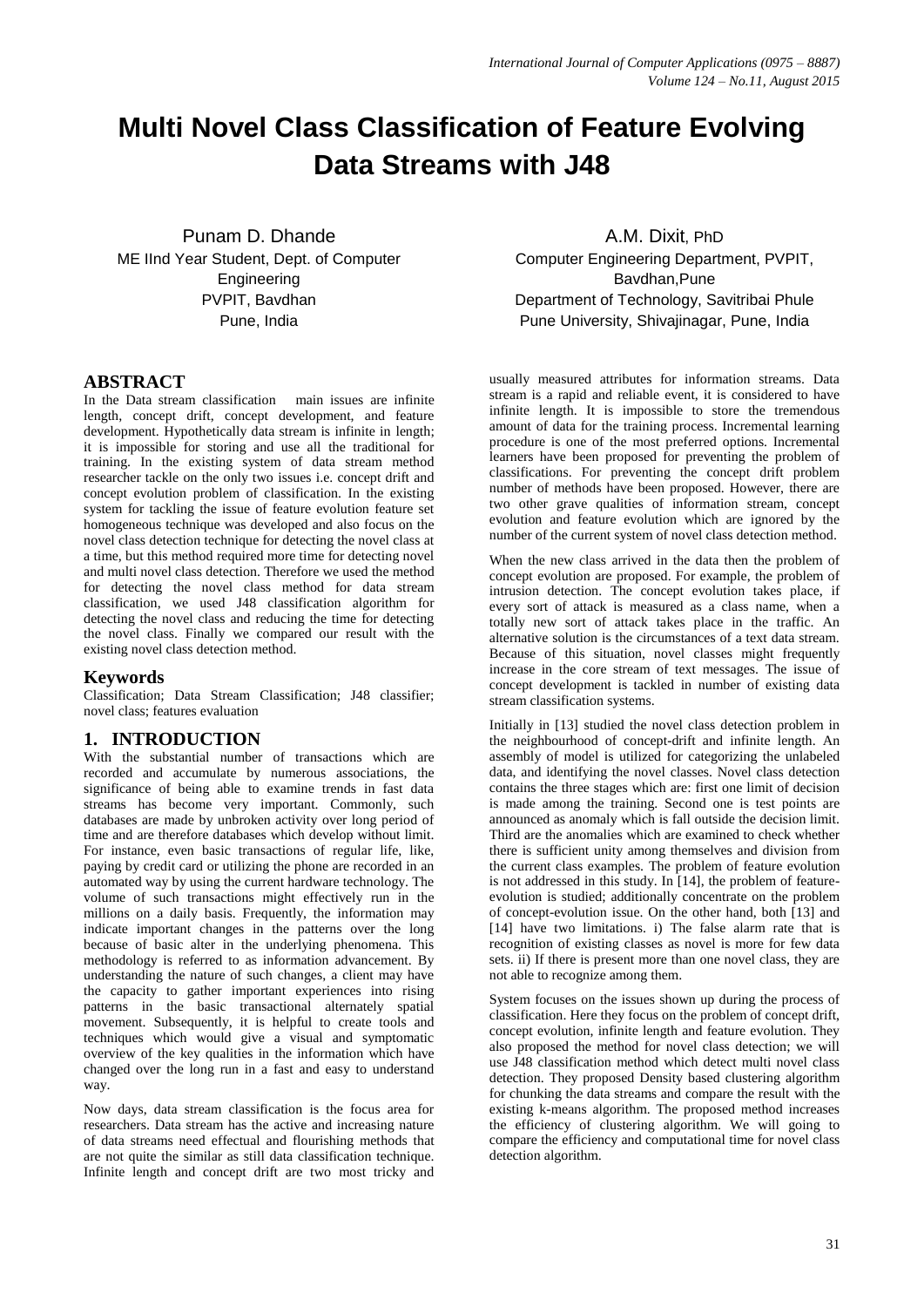Remaining paper will be organized as follows: in section II we discussed about the related work done for the data stream classification and discussed the literatures regarding the data stream classification. In Section III we discussed about proposed system, i.e. in this section we will show whole system with system representation, implementation details, mathematical models and proposed algorithm. In section IV we will discussed about results obtain from the proposed system. In section V we will discussed the conclusion and future scope. And finally shows the references used for the paper.

# **2. RELATED WORK**

In this section we discussed some of the existing data stream classification methods designed for resolving the issues of concept drift, concept evolution, feature evolution, etc. In this section discussed literatures who work on the data stream classification method.

Fan [1] proposed cross validation decision tree ensemble technique, where initially algorithm senses all features with information gain. Later on builds multiple decision trees by randomly choosing from these features with information gain and disregard the irrelevant features. C. Agrawal [2] converse the concept of velocity density estimation, technology used to understand, visualize and determine tendency in the evolution of fast data streams. Babcock, B., Babu, S., Datar, M., Motawani, R., and Widom, J.[3] stimulate the necessitate for and research issues arising from a new model of data processing. In their work they do not take data in the form of persistent relations, rather arrives in multiple, continuous, rapid, time varying data streams. J. Gao, W. Fan, and J. Han [4] reveals that the robustness of a model averaging and simple voting based framework for data stream.J. Gao, W. Fan, J. Han, and P. Yu [5] introduced a novel method for mining data stream by estimating dependable posterior probabilities using an group of model for matching the distribution over under samples of negative and repeated sample of positives. W. Fan, P. S. Yu, and H. Wang [6] introduced the methodical technique for mining very skewed distribution in very large volume of data.

Ali, P Chia, K. Ong [7] represents a data stream summary which can answer point queries with the threshold accuracy and shows the space needed. The method demon-strate that the significant skew is present in both textual and telecommunication data. G. Hulten, L. Spencer, and P. Domingos introduced [8] a competent algorithm to mine decision tree from incessantly changing data streams on the basis of VFDT decision tree learner which is a ultra fast decision tree learner.I. Katakis, G. Tsoumakas, and I. Vlahavas highlight [9] the requirement for a dynamic feature space and usefulness of addition feature selection in streaming text classification tasks. Additionally they show a computationally straightforward incremental learning architecture which could serve as the baseline in the field. Finally they introduce a novel method drifting dataset which could help other researchers in the development of novel methodologies. T. Fawcett [10] shows the uniqueness which make it rich and demanding domain for the data mining and dispute that the researchers follow in vivo spam filtering as an accessible domain for examining them.F. Ferrer-Troyano, J. S. Aguilar-Ruiz, and J. C. Riquelme [11] demonstrate the classification technique which is based on the incremental learning approach. Here they demonstrate a classification system on the basis of decision rules which may store up to date examples of up to date for avoiding needless revisions when the virtual drifts are exist in the data. Additionally system offers an understood forgetting heuristic so that the positive and negative instances are removed from a rule when

they are not near one another's. Kolter and M. Maloof [12] represent the additive expert ensemble algorithm, which is a novel method for using any online learner for drifting concept. They acclimatize methods for examining expert prediction algorithm for proving the error and loss bounds for a discrete and a continuous version of addexp.

# **3. IMPLEMENTATION DETAILS**

#### *A. Propose System*

The proposed System is as follows:

- 1) Initially user uploads the adult dataset for feature selection, detecting novel and multi novel class detection.
- 2) After that the process of feature selection is done. In feature selection module important features from the dataset are selected. In feature selection module by implementing the feature selection algorithm important attributes of the dataset are selected. The output of this stage or important features is saved in the txt file for the further process.
- 3) After selecting the features, outlier detection using DBscan is done. In data mining outliers are the exits data object which does not comply with the general behaviour or model of the data. Such data objects are revoltingly distinct from the remaining set of data. We pass two parameters for detecting outliers which are minimum points and radius using DBscan algorithm.
- 4) After detecting outliers they are group into clusters by using k-means clustering. Then novel classes are detected by Gini coefficient.
- 5) Multi novel class detected from the buffer by using the J48 classifier. In the following section we will discussed the J48 algorithm in detail.



**Fig.1: System Architecture**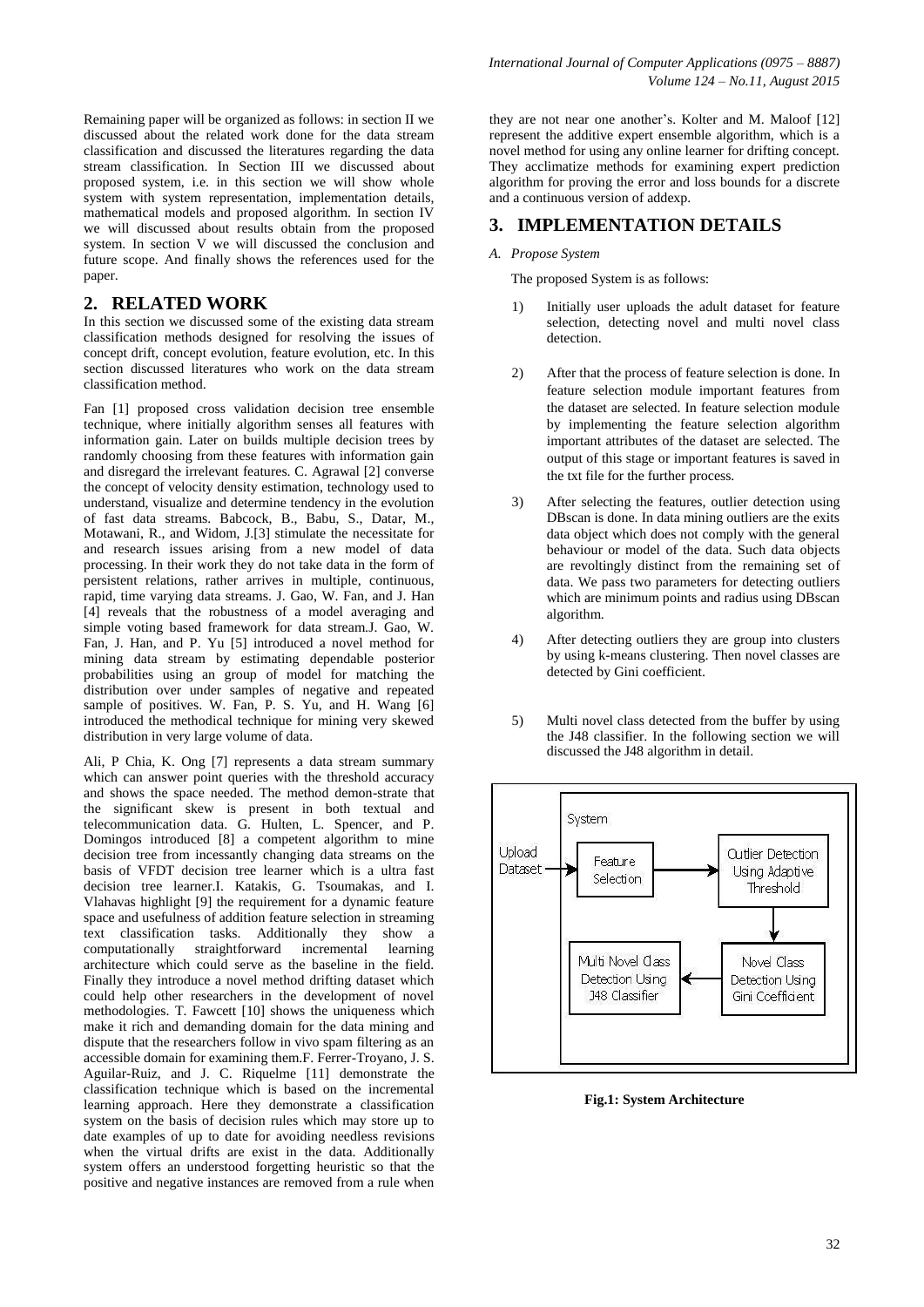## *B. Algorithm*

J48 classifier is the classification algorithm used for detecting the novel and multi novel class. For the problem to the classification the methodology of decision tree is used. For modelling the classification process tree is build. While the tree is generated it is connected with each column of the database and results in classification for that column.

Algorithm 1 Novel Class Detection Using Gini Coefficient

- 1: The F outliers detected during the outlier detection phase may occur because of three different reasons: noise, concept drift, or concept evolution.
- These three cases may occur simultaneously too.
- 3: To distinguish the F outliers that occur because of concept evolution only, we compute a metric called discrete Gini Coefficient of the F-outlier instances. Gini Coefficient is usually used to measure statistical dispersion.
- 4: The value of Gini Coefficient is within the range [0, 1].
- 5: Ideally, the higher the dispersion, the higher the value of the Gini Coefficient.

| <b>Table Notation</b> |               |
|-----------------------|---------------|
| Ж                     | Dataset       |
| DТ                    | Decision Tree |

Algorithm 2 J48 algorithm:

- 1: Input: Training data DS
- 2: Output: Decision Tree DT
- 3: DSTBUILD (\*DS)
- $4 \cdot f$
- 5: DT=';
- 6: DT=Generate root node and label with splitting attribute;
- 7: DT=Add arch to root node for each splitting predicate and label;
- 8: DS=By applying split predicate to DS database is created;
- 9: If stopping point reached for this path, then;
- 10:  $DT$ <sup>0</sup> = generate leaf node and label with the appropriate class;
- 11:  $DT^0$  =DSTBUILD(\*DS);
- 12: Else
- 13:  $DT^0$  =DSTBUILD (DS);
- 14: DT=add DT $<sup>0</sup>$  to arc;</sup>
- 15: g

The J48 classifier for establish the tree does not require any code. While constructing a tree, J48 rejects the missing qualities i.e. the quality for those things can be anticipated focused around which is the thought about characteristics qualities for the other record.

## *C. Experimental Setup*

The system is built using Java framework (version jdk 8) on Windows platform. The Netbeans (version 8.0) is used as a development tool. The system doesn't require any specific hardware to run; any standard machine is capable of running the application.

# **4. RESULTS AND DISCUSSION**

## *A. Dataset Used*

Here, we used two real data sets they are ASRS dataset and Forest Cover data set.

#### *B. Result*

In the following graph we compare the result of the proposed method with existing method.i.e.J48 method with SVM method.

#### 1. Memory Graph

In the comparison we discussed about memory required for proposed algorithm and existing algorithm



**Graph 1: Memory Graph**

2. Time Graph

In the comparison we discussed about time required for proposed algorithm and existing algorithm



**Graph 2: Time Graph**

In the following graph we compare the error rate of proposed novel class detection method with the existing method. In X axis represent no. of instances for comparison and Y axis the error rate.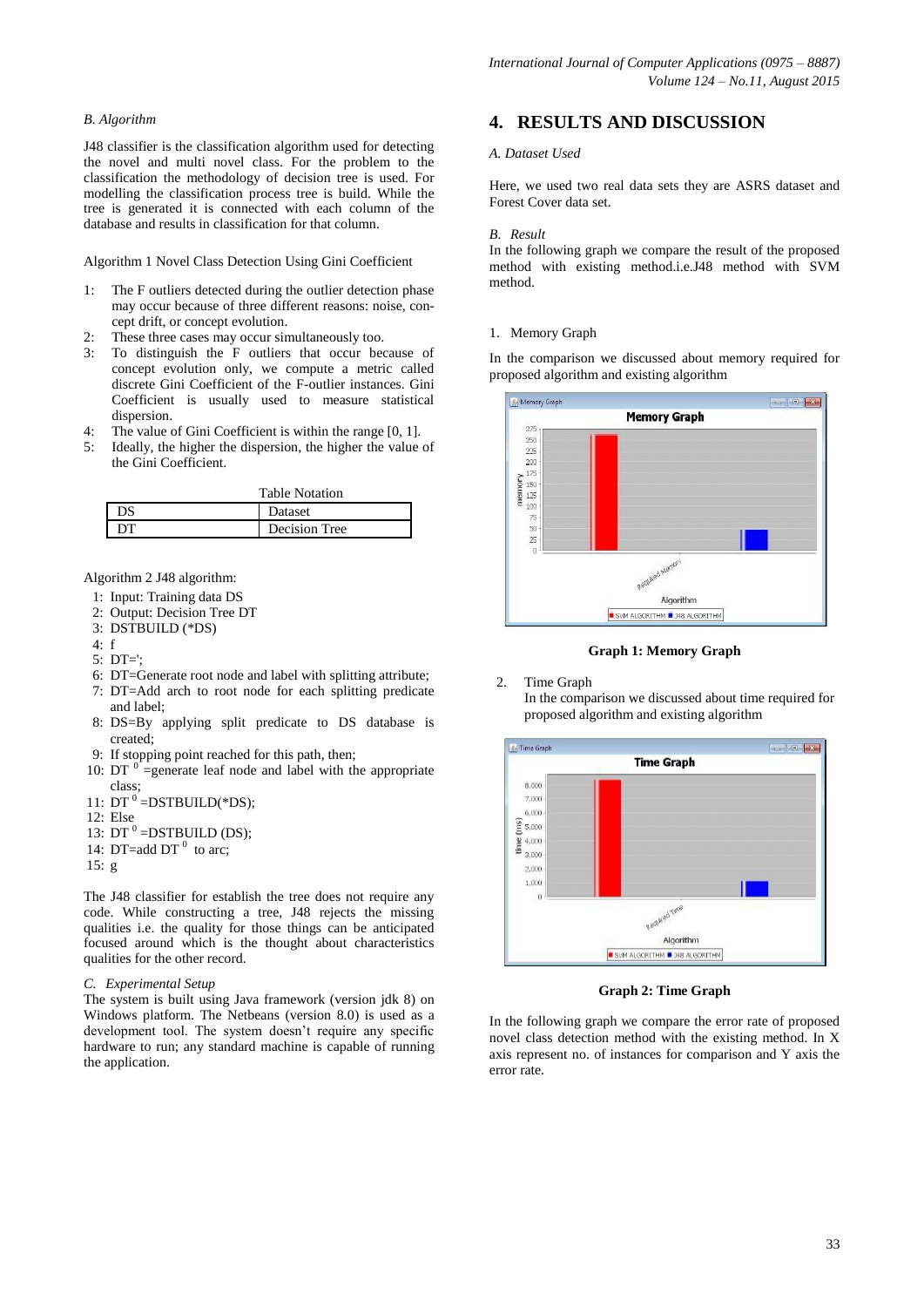## 3. Error rate Graph

## A. For Forest\_Outlier.arff





### B. ASRS dataset



#### **Graph 4:Error rate for ASRS dataset**

#### 4. Novel instance missed

In the following graphs we will show how many novel instance missed in Forest and asrs dataset.

#### A. Asrs.arff





Y axis: Number of Novel Instances Missed

X axis: - Number of Instances tested

B. Forest Outlier Data



## **Graph 6: Novel instance missed in forest dataset**

Y axis: Number of Novel Instances Missed

X axis: - Number of Instances tested

5. Error rate with chunk size variation

In the following graphs we show the effect of different chunk size with changing error rates for both dataset.

#### A. Forest Outlier Data



## **Graph 7: Error rate with chunk size variation in forest dataset**

# B. ASRS dataset



**Graph 8: Error rate with chunk size variation in ASRS dataset**

Y axis: Error rate X axis: Chunk Size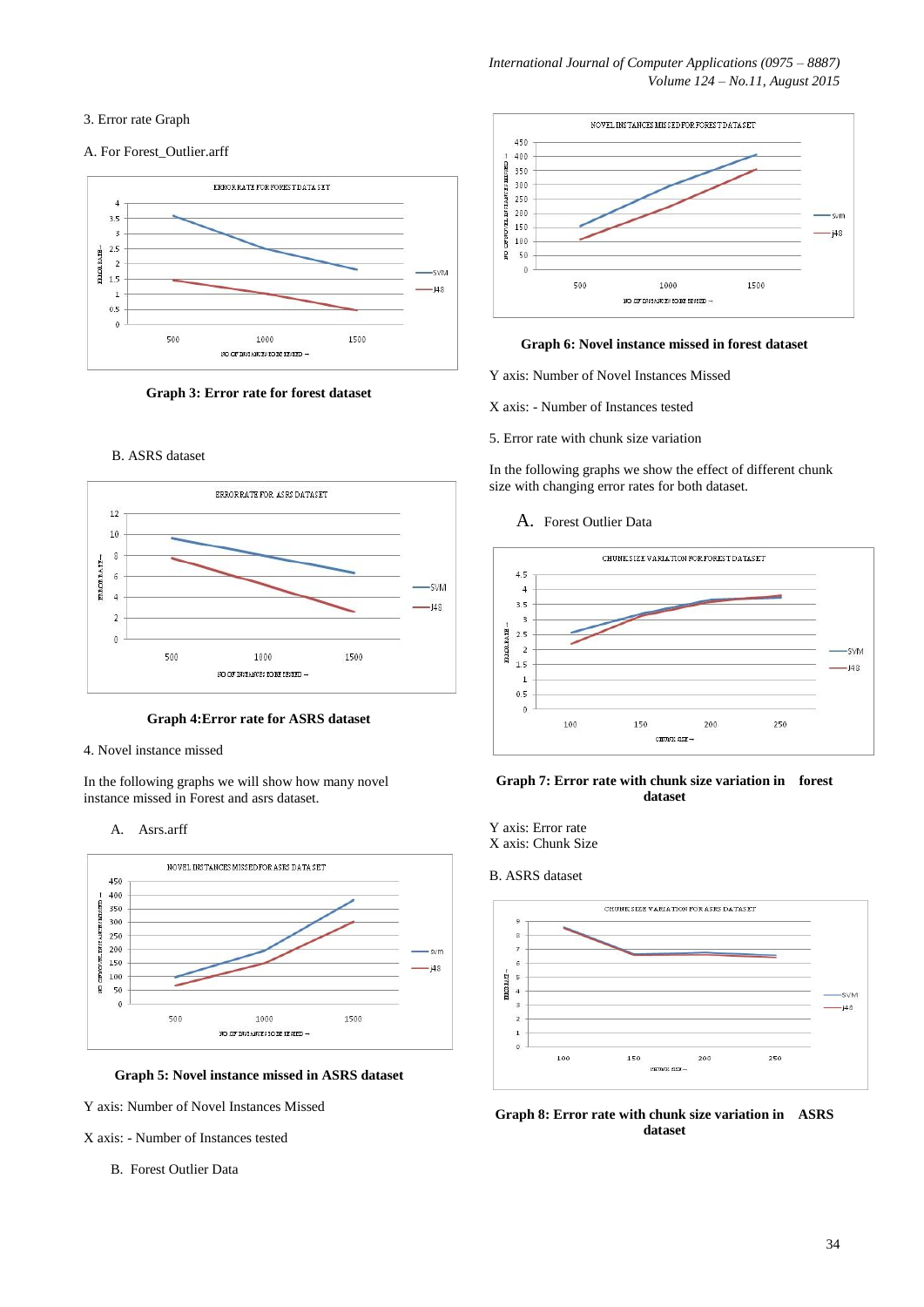Y axis: Error rat

#### X axis: Chunk Size

6. Error Rate when we vary minimum outlier required for novel class detection

#### A. Forest dataset





## B. ASRS



#### **Graph 10: Error Rate when we vary minimum outlier required for novel class detection**

X axis Minimum outliers for novel class detection

Y axis – err rate

7. ROC curve

This is Receiver Operating Characteristic curve used to plot true novel detection rate against false novel detection rate.

On the data set of the 1500 instances

In following graph, False Novel Detection Rate come 0 for both algorithms and True Novel class detection rate comes 0.3 and 0.28 for j48 and SVM respectively.



#### **Graph 11: ROC curve**

X axis –False/True Novel Detection Rate

# **5. CONCLUSION**

Data stream classification faces many problems such as infinite length, concept drift, concept evolution and feature evolution. In this system we used the method for classification based novel class detection method by considering the four problems of classification like infinite length, concept drift, concept assessment and feature assessment. We introduced and used J48 classification algorithm for detecting the multi novel class detection. We used density based clustering algorithm for the process of clustering the data into chunks. Finally we compare the results of existing and proposed system, and we conclude that the proposed method for detecting the multi novel class detection by using the J48 classification is efficient than the existing methods of detecting novel class. ROC rate that calculates true novel verses false novel class detection. False Novel Detection Rate come 0 for both algorithms and True Novel class detection rate comes 0.3 and 0.28 for j48 and SVM respectively.

An interesting future work would be to recognize the special case more exactly to differentiate from the actual influx of a novel class.

# **6. REFERENCES**

- [1] M.M. Masud, Q. Chen, L. Khan, C. Aggarwal, J. Gao, J. Han and Nikunj C. Oza " Classification and adaptive novel class detection of Feature-Evolving Data stream" IEEE Trans. Knowledge and Data Eng., vol. 25, no. 7, July2013.
- [2] W. Fan, "Systematic Data Selection to Mine Concept-Drifting Data Streams," Proc. ACM SIGKDD 10th Int'l Conf. Knowledge Discovery and Data Mining, pp. 128- 137, 2004.
- [3] Aggarwal, C. C. (2003). A framework for diagnosing changes in evolving data streams. In Proceedings of ACM SIGMOD 2003, pages 575–586.
- [4] Babcock, B., Babu, S., Datar, M., Motawani, R., and Widom, J. (2002). Models and issues in data stream systems. In ACM Symposium on Principles of Database Systems (PODS).
- [5] J. Gao, W. Fan, and J. Han, "On Appropriate Assumptions to Mine Data Streams," Proc. IEEE Seventh Int'l Conf. Data Mining (ICDM), pp. 143-152, 2007.